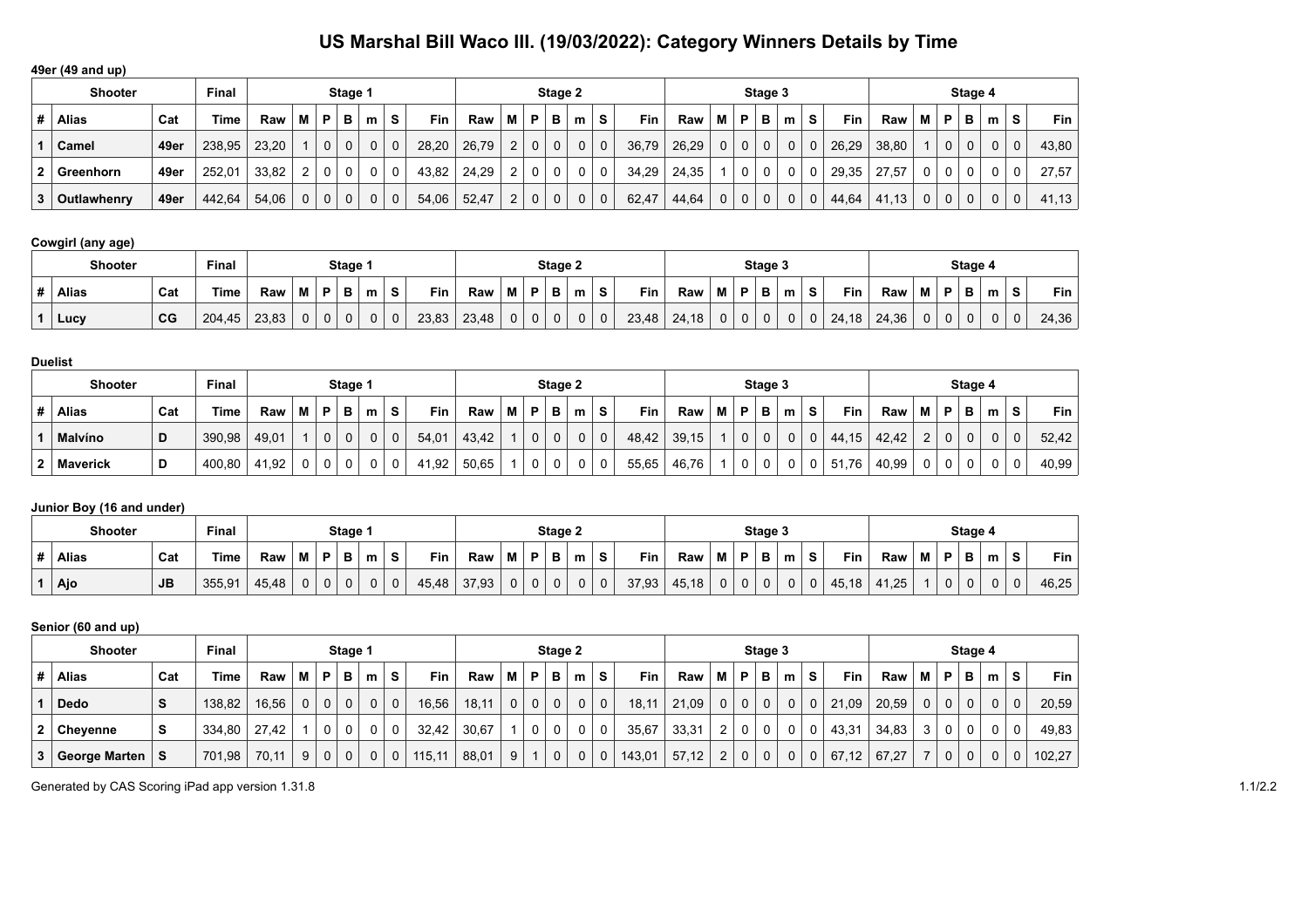**49er (49 and up)**

|                | <b>Shooter</b>     |      |       |   |   | Stage 5 |              |   |       |       |          |             | Stage 6  |                |   |       |       |                |   | Stage 7 |   |              |       |       |   |             | Stage 8  |                |          |       |
|----------------|--------------------|------|-------|---|---|---------|--------------|---|-------|-------|----------|-------------|----------|----------------|---|-------|-------|----------------|---|---------|---|--------------|-------|-------|---|-------------|----------|----------------|----------|-------|
| #              | Alias              | Cat  | Raw   | м | P | в       | m            | s | Fin   | Raw   | M        | P           | в        | m              | s | Fin   | Raw   | М              | P | в       | m | s            | Fin   | Raw   | м | P           | в        | m              | s        | Fin   |
|                | Camel              | 49er | 30.66 |   | 0 |         | $\Omega$     |   | 28.66 | 20,08 | $\Omega$ | $\mathbf 0$ | $\Omega$ | 0 <sup>1</sup> |   | 20.08 | 29.05 |                | 0 |         |   | $\Omega$     | 34.05 | 21,08 |   | $\mathbf 0$ | $\Omega$ | 0 <sup>1</sup> | $\Omega$ | 21,08 |
| 2 <sup>1</sup> | ∣ Greenhorn        | 49er | 29.58 | 0 |   |         |              |   | 22.58 | 21.29 |          | 0           |          |                |   | 26.29 | 24.32 |                | 0 |         |   | $\Omega$     | 29.32 | 18.79 |   | $\Omega$    | 0        |                | 0        | 38,79 |
| 3 <sup>1</sup> | <b>Outlawhenry</b> | 49er | 50,76 | 0 |   |         | $\mathbf{0}$ |   | 43,76 | 33,07 | 12       | $\mathbf 0$ | 0        |                | 0 | 93,07 | 59,77 | $\overline{2}$ | 0 | 0       |   | $\mathbf{0}$ | 69,77 | 33,74 |   | $\mathbf 0$ | 0        | 0              | 0        | 33,74 |

### **Cowgirl (any age)**

|   | <b>Shooter</b> |             | Stage 5 |          |   |  |             |  |       |       |   |                   | Stage 6 |   |   |       |       |   |                   | Stage 7 |   |   |       |                                 |   |   | Stage 8 |   |            |       |
|---|----------------|-------------|---------|----------|---|--|-------------|--|-------|-------|---|-------------------|---------|---|---|-------|-------|---|-------------------|---------|---|---|-------|---------------------------------|---|---|---------|---|------------|-------|
| п | <b>Alias</b>   | Cat         | Raw     |          | D |  | m           |  | Fin   | Raw   | M | D.                | в       | m |   | Fin   | Raw   | Μ |                   | в       | m |   | Fin   | Raw                             | М | в | в.<br>P | m | $\epsilon$ | Fin   |
|   | Lucy           | $_{\rm CG}$ | 29,39   | <u>_</u> |   |  | $\sim$<br>U |  | 32,39 | 22,04 |   | <sup>n</sup><br>υ |         |   | u | 27,04 | 22,44 | 0 | <sup>n</sup><br>U |         |   | 0 | 22,44 | 24<br>$\overline{z}$<br>$-1, 1$ |   | U |         |   |            | 26,73 |

#### **Duelist**

|                | <b>Shooter</b>  |     |       |   |   | Stage 5 |   |   |       |       |   |   | Stage 6       |   |                |       |       |   |   | Stage 7 |   |              |       |       |        |        | Stage 8  |   |   |       |
|----------------|-----------------|-----|-------|---|---|---------|---|---|-------|-------|---|---|---------------|---|----------------|-------|-------|---|---|---------|---|--------------|-------|-------|--------|--------|----------|---|---|-------|
| #              | <b>Alias</b>    | Cat | Raw   | М | D | в       | m | s | Fin   | Raw   | Μ | P | в             | m | $\bullet$<br>C | Fin   | Raw   | М | P | в       | m | S            | Fin   | Raw   | M      | P      | в        | m | s | Fin   |
|                | <b>Malvíno</b>  | D   | 57,57 |   |   |         |   | ν | 60,57 | 32,24 |   | 0 | $\Omega$<br>υ | 0 | 0              | 37,24 | 39,57 |   | 0 |         |   | $\mathbf{0}$ | 44,57 | 34,60 | C<br>J | $\cap$ | $\Omega$ |   | U | 49,60 |
| $\overline{2}$ | <b>Maverick</b> | D   | 53,87 |   |   |         |   |   | 76,87 | 37,19 |   | 0 | ∩<br>U        |   | 0.             | 37,19 | 42,57 |   | 0 |         |   | 0            | 47,57 | 38,85 | ົ      | $\cap$ | 0        |   | v | 48,85 |

### **Junior Boy (16 and under)**

|   | <b>Shooter</b> | Stage 5   |       |               |   |   |   |        |            |       |   | Stage 6     |              |   |        |            |       |             | Stage 7 |   |   |   |       |                   |   | Stage 8     |   |   |   |       |
|---|----------------|-----------|-------|---------------|---|---|---|--------|------------|-------|---|-------------|--------------|---|--------|------------|-------|-------------|---------|---|---|---|-------|-------------------|---|-------------|---|---|---|-------|
| # | <b>Alias</b>   | Cat       | Raw   | M             | D | D | m | s      | <b>Fin</b> | Raw   | M | P           |              | m | e<br>ີ | <b>Fin</b> | Raw   | M           | D       | ⋼ | m | s | Fin   | Raw               | M | Þ           | p | m | o | Fin   |
|   | Ajo            | <b>JB</b> | 53,04 | ⌒<br><u>.</u> |   |   | U | ⌒<br>U | 56,04      | 33,20 | ⌒ | $\mathbf 0$ | <sup>n</sup> |   | ◡      | 48,20      | 36,32 | $\sim$<br>U | 0       |   |   | 0 | 36,32 | 35.5 <sup>1</sup> |   | $\sim$<br>U | U |   |   | 40,51 |

|                           | Senior (60 and up)   |     |       |                |              |   |   |             |       |       |                |                |             |   |   |            |       |             |                |              |          |             |            |       |   |             |              |   |              |            |
|---------------------------|----------------------|-----|-------|----------------|--------------|---|---|-------------|-------|-------|----------------|----------------|-------------|---|---|------------|-------|-------------|----------------|--------------|----------|-------------|------------|-------|---|-------------|--------------|---|--------------|------------|
| <b>Shooter</b><br>Stage 5 |                      |     |       |                |              |   |   |             |       |       |                |                | Stage 6     |   |   |            |       |             |                | Stage 7      |          |             |            |       |   |             | Stage 8      |   |              |            |
| #                         | <b>Alias</b>         | Cat | Raw   | м              | P            | B | m | s           | Fin   | Raw   | м              | P              | в           | m | s | <b>Fin</b> | Raw   | М           | P              | в            | m        | s           | <b>Fin</b> | Raw   | М | P           | в            | m | s            | <b>Fin</b> |
|                           | <b>Dedo</b>          | S   | 23,26 | 0 <sub>1</sub> | $\mathbf 0$  |   | 0 | 0           | 16,26 | 13,63 | 0              | $\overline{0}$ | $\mathbf 0$ | 0 | 0 | 13,63      | 18,84 | $\mathbf 0$ | 0 <sup>1</sup> | $\mathbf{0}$ | $\Omega$ | $\mathbf 0$ | 18,84      | 13,74 | 0 | $\mathbf 0$ | $\mathbf{0}$ |   | 0            | 13,74      |
| 2 <sup>1</sup>            | Chevenne             | s   | 50,63 | 3 <sub>1</sub> | $\Omega$     |   | 0 | 0           | 58,63 | 31,91 | $\overline{2}$ | $\overline{0}$ | $\mathbf 0$ | 0 | 0 | 41,91      | 38,06 | 2           | 0 <sup>1</sup> | 0            |          | 0           | 48,06      | 24.97 | 0 | $\Omega$    | 0            |   |              | 24,97      |
| 3 <sup>1</sup>            | <b>George Marten</b> | S   | 63,41 | 0 <sub>1</sub> | $\mathbf{0}$ |   | 0 | $\mathbf 0$ | 56,41 | 61,83 | 5              | $\mathbf{0}$   | $\mathbf 0$ | 0 | 0 | 86,83      | 46,62 | 2           | 0 <sup>1</sup> | $\mathbf{0}$ | $\Omega$ | $\mathbf 0$ | 56,62      | 49,61 | 5 | $\mathbf 0$ | 0            |   | $\mathbf{0}$ | 74,61      |

Generated by CAS Scoring iPad app version 1.31.8 1.2/2.2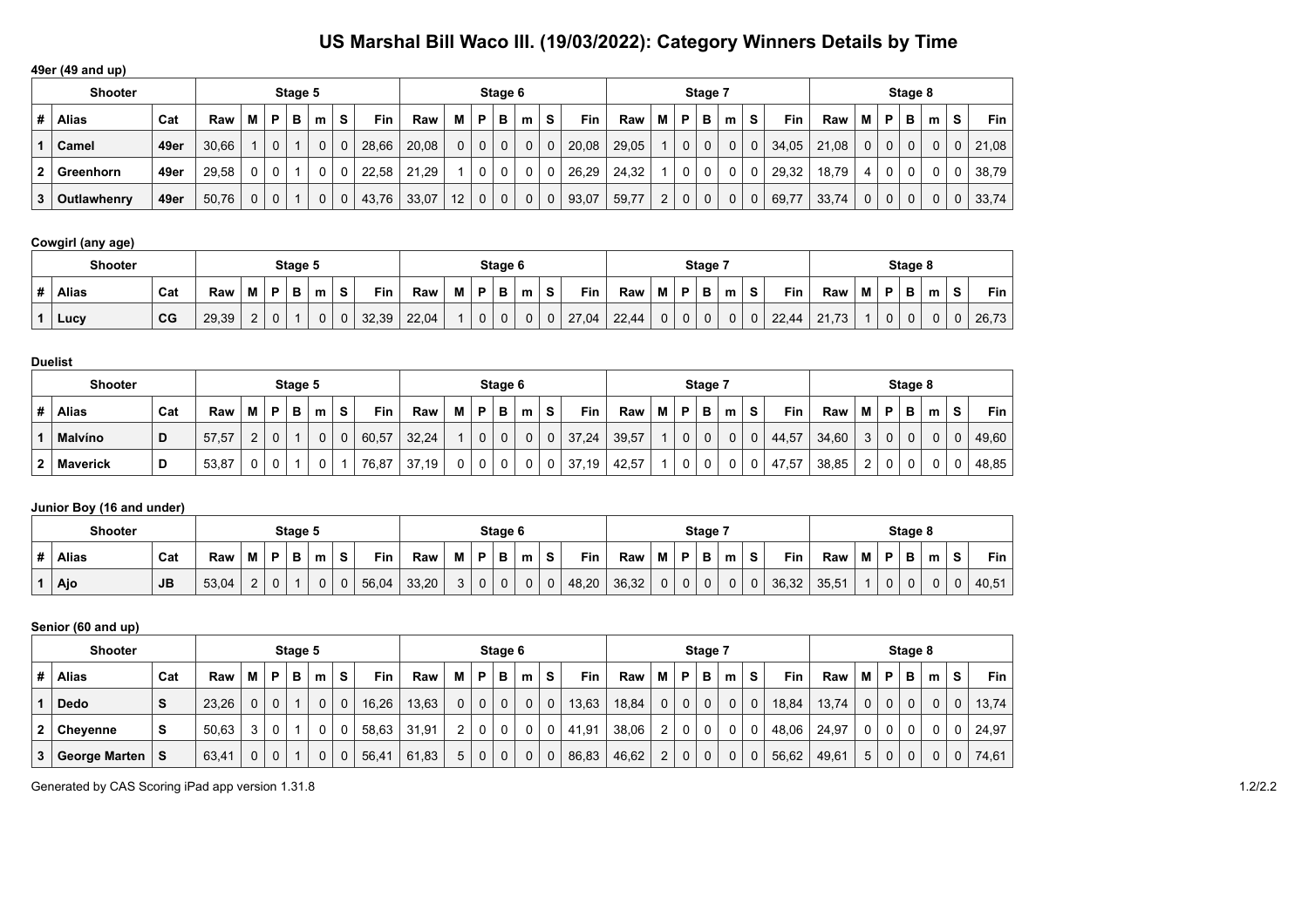**Silver Senior (65 and up)**

|         | <b>Shooter</b> | Final |        |       |   | Stage 1  |   |   |          |       |       |             | Stage 2        |   |   |             |       |       |             | Stage 3 |   |   |   |       |       |   | Stage 4 |   |                |   |       |
|---------|----------------|-------|--------|-------|---|----------|---|---|----------|-------|-------|-------------|----------------|---|---|-------------|-------|-------|-------------|---------|---|---|---|-------|-------|---|---------|---|----------------|---|-------|
| Ħ       | <b>Alias</b>   | Cat   | Time   | Raw   | M | P        | в | m | s        | Fin   | Raw   | M           | D              | в | m | S.          | Fin   | Raw   | М           | D       | в | m | s | Fin   | Raw   | M | D       | в | m              | s | Fin   |
|         | <b>Pumpkin</b> | SS    | 266,84 | 28,82 |   | $\Omega$ |   |   | $\Omega$ | 33,82 | 28,83 | $\mathbf 0$ | 0 <sup>1</sup> | 0 |   | $\mathbf 0$ | 28,83 | 30,67 | $\mathbf 0$ | 0       | 0 |   | 0 | 30,67 | 41.84 |   |         | 0 | 0 <sup>1</sup> |   | 41,84 |
| -3<br>▴ | Gray Wolf      | SS    | 303,27 | 35,35 |   |          |   |   |          | 40,35 | 37,59 |             | $\sim$         | ν |   |             | 42,59 | 31,58 |             |         |   |   | 0 | 31,58 | 38,82 |   |         |   | 0              |   | 43,82 |

### **Wrangler (36 and up)**

| <b>Shooter</b> |              |            | Final  |       |   | Stage 2      |          |   |   |       |       |   |          |   | Stage 4 |             |       |       |   |                |   |          |    |            |       |   |              |     |   |             |         |
|----------------|--------------|------------|--------|-------|---|--------------|----------|---|---|-------|-------|---|----------|---|---------|-------------|-------|-------|---|----------------|---|----------|----|------------|-------|---|--------------|-----|---|-------------|---------|
|                | <b>Alias</b> | Cat        | Time   | Raw   | м | P            | в        | m | s | Fin   | Raw   | М | D        | в | m       | s           | Fin   | Raw   | M | P              | в | m        | S. | <b>Fin</b> | Raw   | м | P            | B I | m | s           | $Fin$ , |
|                | Gus          | <b>WRA</b> | 299,80 | 27,66 |   | $\mathbf{0}$ | $\Omega$ |   | 0 | 27,66 | 40,90 |   | $\Omega$ |   |         | $\mathbf 0$ | 45,90 | 39,45 |   | 0 <sup>1</sup> |   | $\Omega$ | 0  | 39,45      | 37.39 |   | $\mathbf{0}$ |     |   | $\mathbf 0$ | 42,39   |
|                | Fredy        | <b>WRA</b> | 305,29 | 32,82 |   | 0            |          |   | 0 | 37,82 | 38,06 |   |          |   |         |             | 43,06 | 34,81 |   | 0              |   |          | 0  | 34,81      | 34.09 |   | 0            |     |   | 0           | 39,09   |

Generated by CAS Scoring iPad app version 1.31.8 2.1/2.2